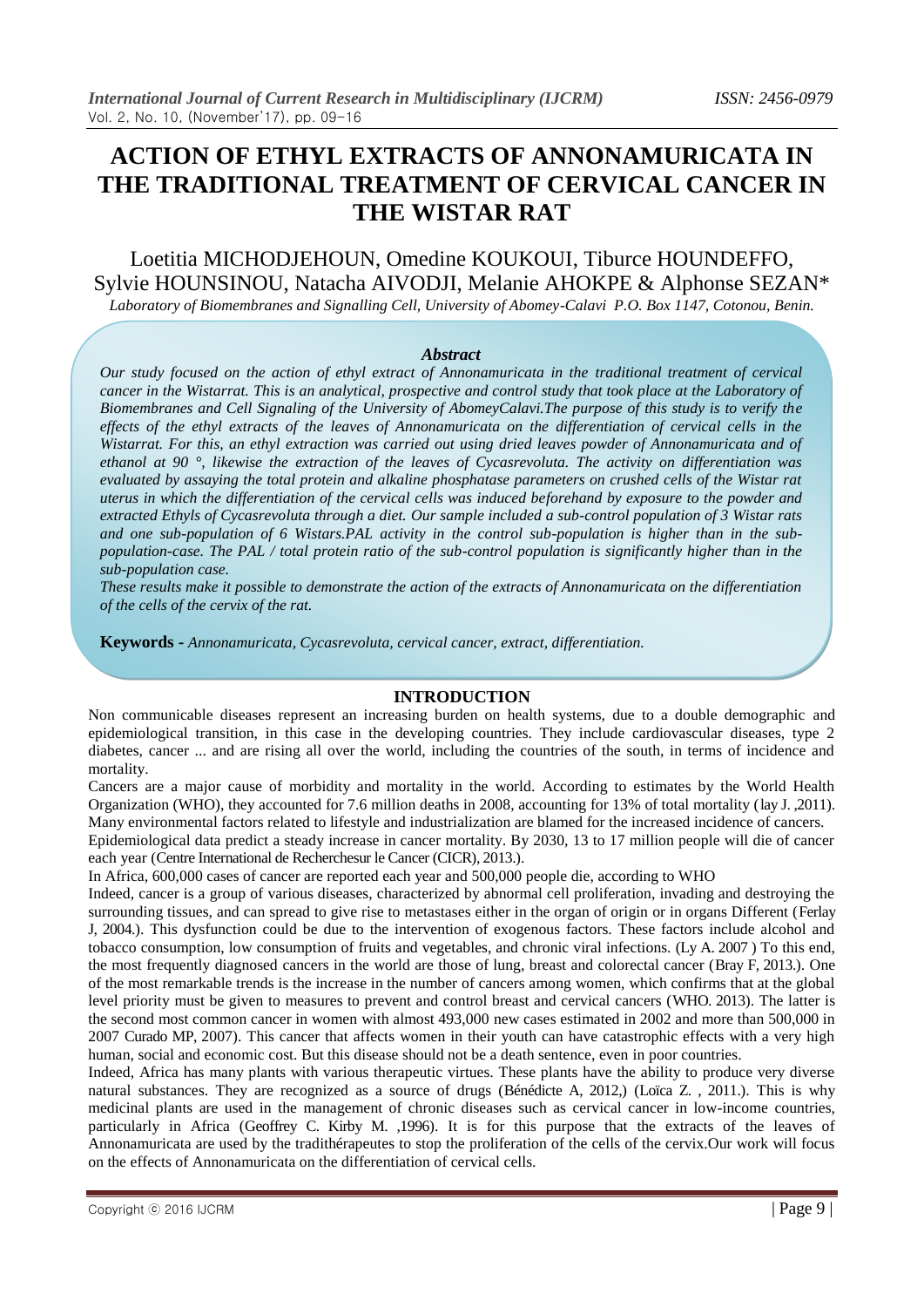# **General information on Annonamuricata and cycasrevoluta**

## **Biology of Annonamuricata**

To counteract the side effects of anti-cancer treatments, scientific research is carried out on several plants, such as Annonamuricata, used in the traditional African pharmacopoeia (Anil K.,2012.), especially in Benin.

Originally from South America, corossol is also grown in other tropical regions. Its tree called Guanabana or Graviola offers exquisite fruits and leaves that would destroy many cancer cells.

According to research conducted at the American University of Purdue, leaves of the sapling tree possess properties that destroy cancer cells (Marie Line D., 2014.).

The hornbill is a shrub or small tree 3 to 10 m high.

The leaves, of a brilliant green, are oblong-lanceolate, of  $10-17 \times 2-7$  cm, the young with ferruginous pubescence below.

The flowers appear on large pedicels (15-20 mm long) opposite the leaves. The 6 petals are yellow, fleshy and thick. The 3 external petals are largely oval at the edges, without being superimposed. It blooms all year round. It tolerates poor soils but cannot withstand low temperatures.

The corossol, fruit of the hornbill is up to 30 cm long and can weigh up to 4 or 5 kg. Its external aspect is of a dark green, its bark pierced with thorns and its white pulpy flesh with black seeds. In Benin, we find the sourscher usually in the south. Being a fruit tree, domesticated, it is often grown in urban areas.



Biology of Cycasrevoluta

The genus Cycas contains about twenty species. This tree, similar to a dwarf palm, originating in Japan, reaches a height of 4m for a width of 3m. It has very slow growth on a robust trunk and an evergreen foliage, dark green, arranged in rosette. It is a dioecious plant whose male or female inflorescences are of no decorative interest. Rustic down to -10  $\degree$  C foliage is deteriorated from -3  $\degree$  C.

It is a toxic plant. It synthesizes a very toxic glucoside for herbivores (cyclosin) and a neurotoxic amino acid, beta-Nmethylamino-L-alanine. Twelve hours after an animal ingests leaves of the tree, the animal begins to vomit, has diarrhea, nose bleeds and other symptoms that can lead to death. (Yves D., 2009.)



**Cycasrevoluta**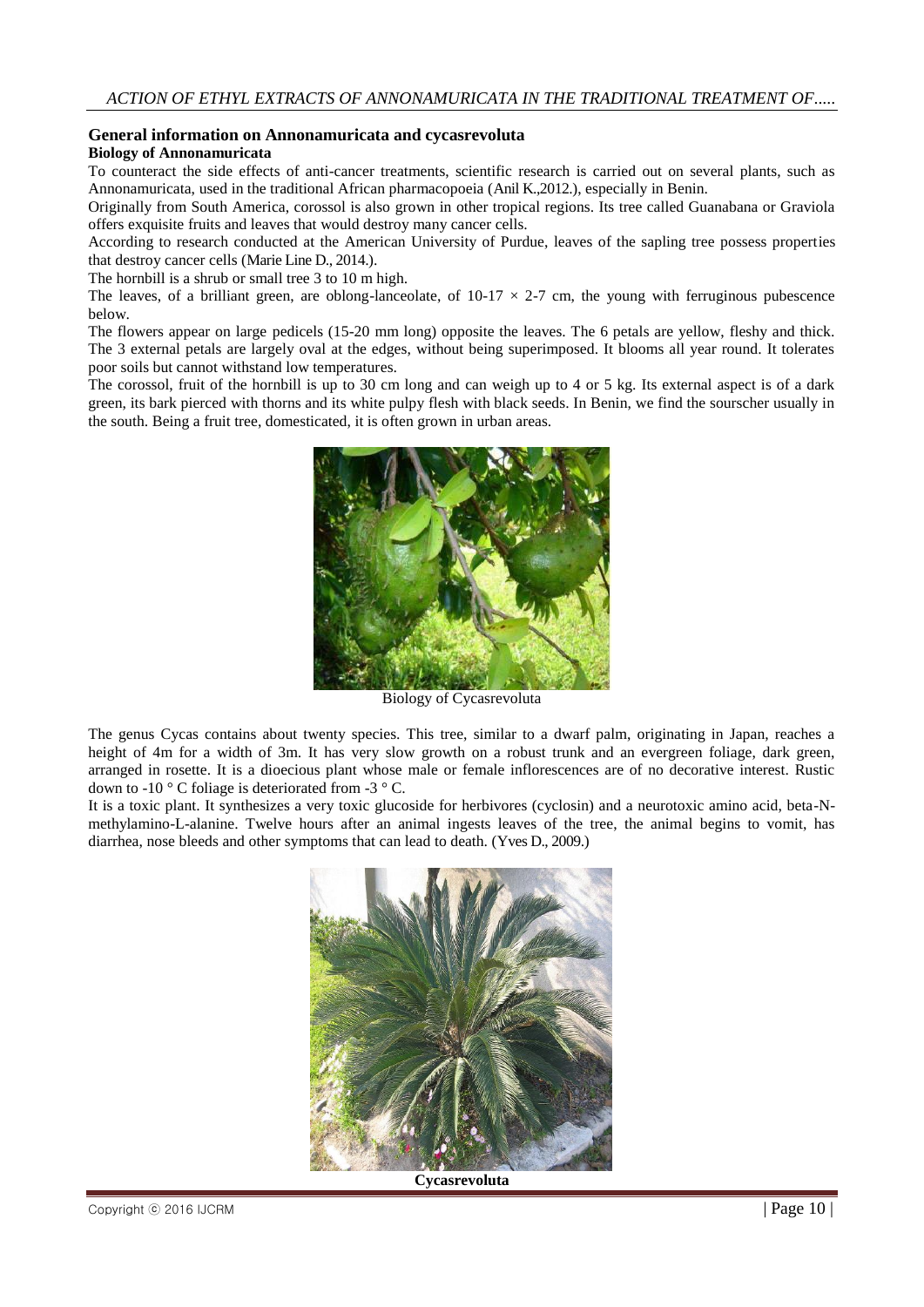# **METHOD OF STUDY DRYING OF LEAVES**

The fresh leaves of Annonamuricata were harvested in May and September 2013 in a family concession in the town of Cotonou (Akpakpa district). They were identified by the botanist experts of the National Herbarium of the University of Abomey-Calavi, then dried in the shade on a bench at the Laboratory of Biomembranes, and Cell Signaling located at the Faculty of Sciences and Techniques (FAST ) From the University of Abomey-Calavi (UAC), for four weeks for leaves picked in May, and in the oven at 55 ° C at the Laboratory of Biology and Molecular Typing in Microbiology, also at UAS FAST; For leaves picked in September. After drying The dried leaves are ground and powdered using a RETSCH knife mill and stored in glass jars to avoid the installation of polluting microorganisms.



**Preparations of extracts from the leaves of Cycasrevoluta**

100 g of Cycasrevoluta leaf powder weighed using a Sartorius® analytical balance were macerated in 1 L of ethanol for 72 hours with stirring. Then, the macerate is filtered through the hydrophilic fiber cotton. The filtrate obtained is evaporated with the aid of the ROTAVAPOR evaporator at 40 ° C. The recovered extracts were placed in an oven at 45 ° C. for drying. The dry extracts were scraped with the stainless steel spatula and then stored in glass bottles previously labeled.

These extracts will be used to prepare the concentration ranges tested.

The yield is determined by the ratio of the weight of the dry extract after evaporation to the weight of the dry vegetable material used for the extraction multiplied by 100 (Medane A. , 2012).

## **PREPARATION OF EXTRACTS FROM LEAVES OF ANNONAMURICATA**

100 g of Annonamuricata leaf powder weighed using a Sartorius® analytical balance were macerated in 1 L of ethanol for 72 hours with stirring. Then, the macerate is filtered through the hydrophilic fiber cotton. The filtrate obtained is evaporated with the aid of the ROTAVAPOR evaporator at 40 ° C. The recovered extracts were placed in an oven at 45 ° C. for drying. The dry extracts were scraped with the stainless steel spatula and then stored in glass bottles previously labeled.

These extracts will be used to prepare the concentration ranges tested.

The yield is determined by the ratio of the weight of the dry extract after evaporation to the weight of the dry vegetable material used for the extraction multiplied by 100 (Tannok F, 1998.).

# **VERIFICATION OF THE STIMULATORY EFFECT OF DIFFERENTIATION OF CYCASREVOLUTA**

For our work, we used 9 female Wistar rats each weighing at least 100g of body weight. We divided the rats into three lots at a rate of three per lot. Then, we performed a sub-chronic gavage for fourteen (14) days, ie two weeks.

| Lot                            | Lot 2                                 | Lot $3$                               |
|--------------------------------|---------------------------------------|---------------------------------------|
| Granulated $+$ distilled water | Granullated + water + $100mg$ / kg of | Granulated $+5\%$ Cycasrevoluta       |
|                                | Cycasrevoluta extract                 | powder + $10mg$ / kg of Cycasrevoluta |
|                                |                                       | powder diluted in drinking water      |

On the 15th day, one rat of each lot was sacrificed and dissected. After dissection, the cervixes of the rat's uterus were removed and crushed. The ground product was centrifuged at 6000 rpm for 5 min. Total proteins and alkaline phosphatase were then assayed on the resulting supernatant.

# **PHARMACOLOGICAL ACTIVITY OF THE ETHYL EXTRACTS OF THE LEAVES OF ANNONAMURICATA**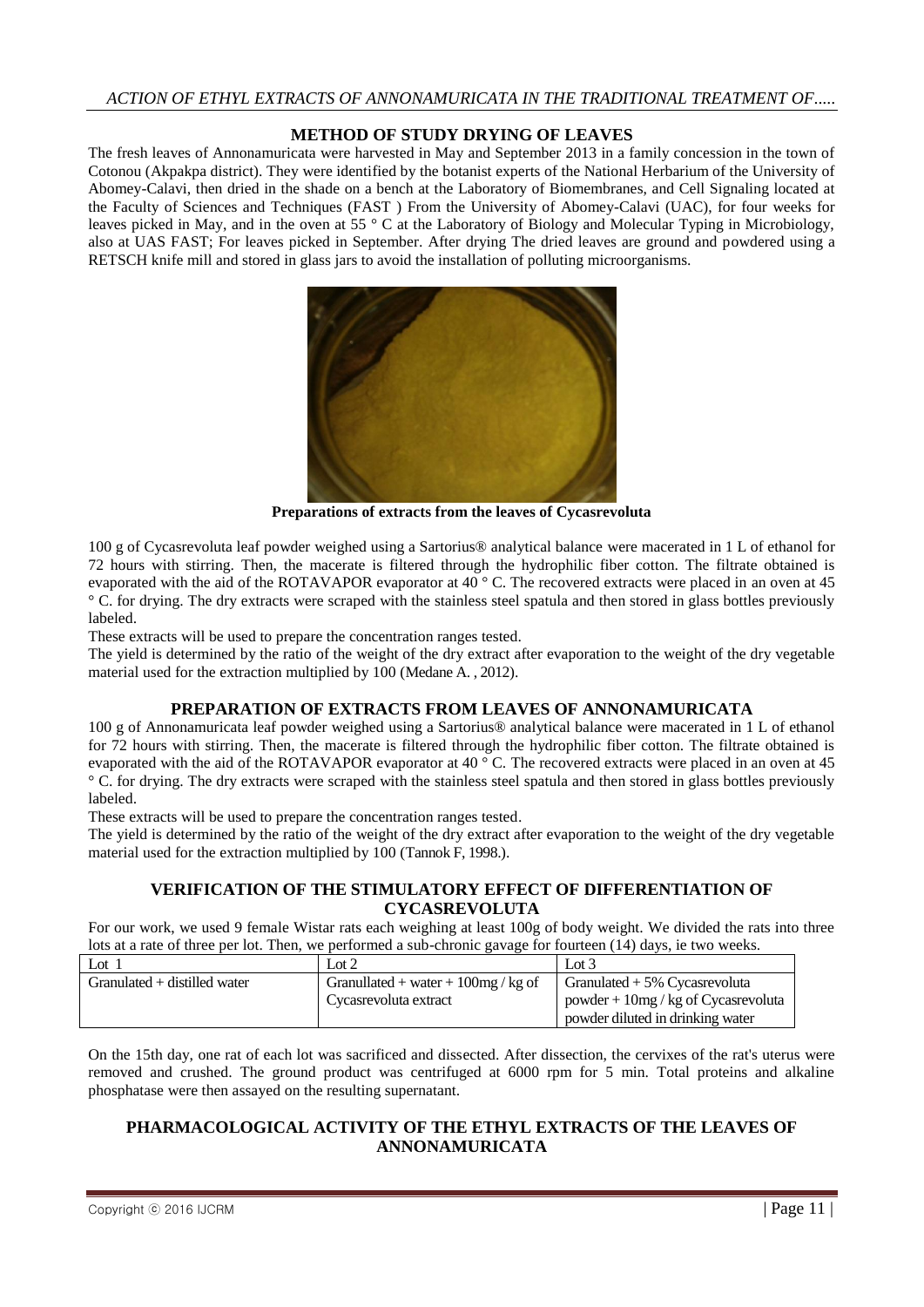After checking the carcinogenic activity of the powder and extracts of the leaves of Cycasrevoluta, the two remaining rats in each batch continued the experiment. The control batch received only distilled water and pellets throughout the experiment. Lot 2, the rats of which had been fed during the first two weeks of the experiment with a diet consisting of granules and 100 mg / kg body weight of Cycasrevoluta extracts by gavage, received 100 mg / kg body weight of Ethyl extracts from the leaves of Annonamuricata by gavage. Finally, lot 3, which the rats had received during the first 2 weeks of the experiment, a diet composed of granules, 5% Cycasrevoluta powder and 10 mg / kg cycas powder diluted in drinking water, were fed with 100 mg / kg weight of ethyl extracts of the leaves of Annonamuricata.

After 14 days, the rats are sacrificed and then dissected. After dissection, the cervixes of the rat's uterus were removed and crushed. The ground product was centrifuged at 6000 rpm for 5 min. Total proteins and alkaline phosphatase (PAL) were then assayed on the resulting supernatant.

## **Determination of biochemical parameters**

# **Total proteins**

## **Principle**

The total protein assay was carried out by the colorimetric method described by Gornall et al in 1949. The peptide bonds of the proteins react with cupric  $(Cu2 +)$  ions in alkaline solution to form a colored complex whose absorbance, proportional to the concentration In proteins in the specimen, is measured at 550 nm. The Biuret reagent contains sodium potassium tartrate which complexes cupric ions (Cu2+) and maintains their solubility in alkaline solution.

Mix. Leave for 10 minutes at a temperature of 20 ° C to 25 ° C. Read absorbances at 550nm (530-570) against reagent blank

The calculation is made according to the following rule:

(Abs. Dosage / Abs. Stallion)  $\times$  concentration of the standard.

#### **Alkaline phosphatase Principle**

Optimized method based on the recommendations of the DGKC (Food Society of Clinical Chemistry, 1972) and the SCE (Scandinavian Society of Clinical Chemistry).

In an alkaline medium, alkaline phosphatases catalyze the hydrolysis of p-nitrophenylphosphate to p-nitrophenol and phosphate.

The rate of occurrence of p-nitrophenol, followed by the change in absorbance at 405 nm, is proportional to the PAL activity in the specimen.

## **STATISTICAL ANALYSIS**

The determination of the significance between the batches treated by Annonamuricata and the control lot is made of the Student test. Thus the difference is said to be significant if P isstrictementinférieur à 5% ( $P < 0.05$ ). Lorsque P estsupérieur à 5% ( $P > 0.05$ ), la différence estdite non significative.



#### **Figure 1: Variations of total protein parameters and tissue PAL according to a diet containing or Cycas revoluta**.

Compared to control rats receiving only tap water and granules throughout the experiment, a slight variation in total proteins was observed and a significant increase in PAL activity in the sample rats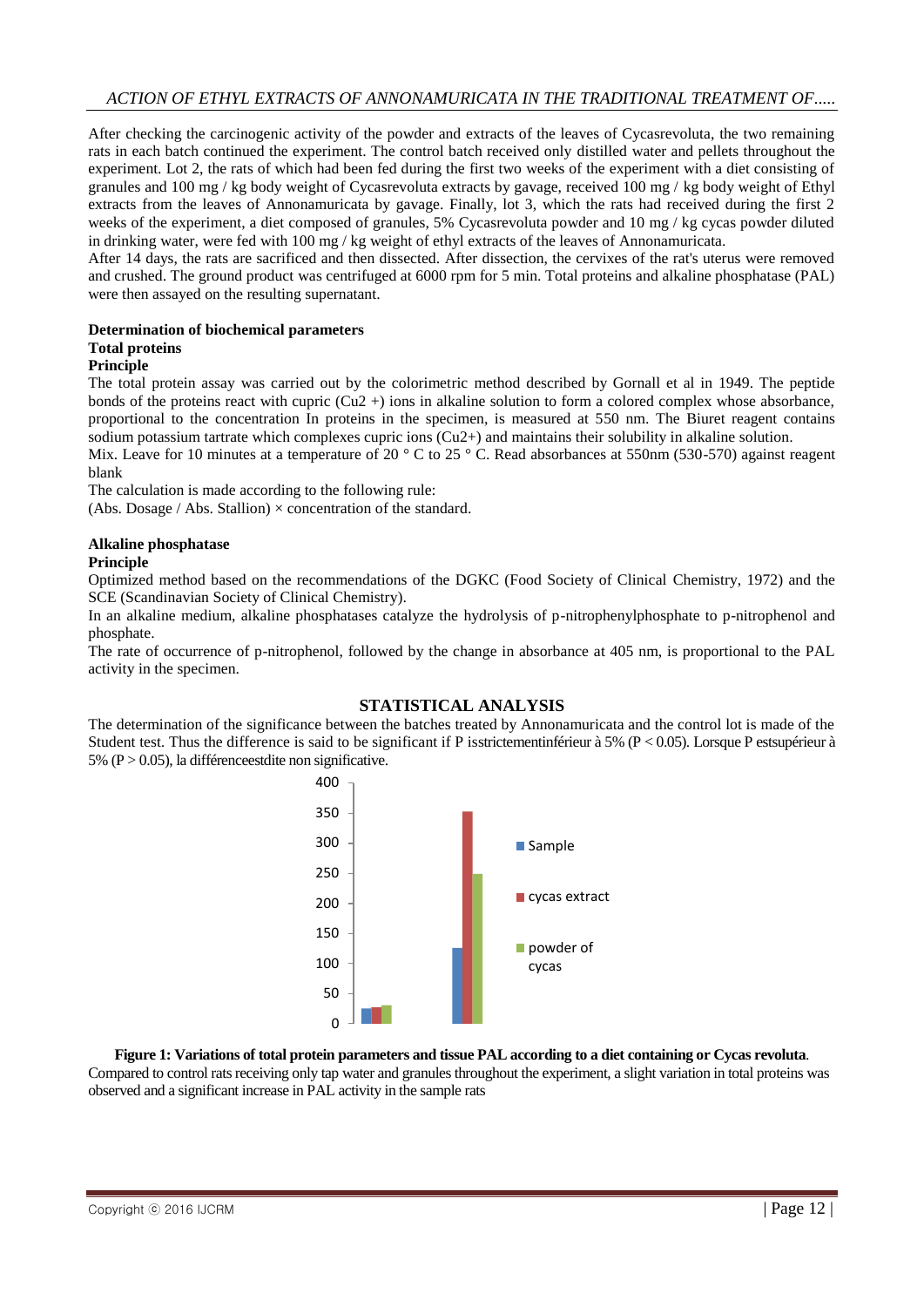

**Figure 2 : variation du rapport PAL / proteins totalestissulairesselon régime alimentairecontenantou non du**  *Cycasrevoluta.*

Le rapport PAL/Protéines totales des rats ayant reçu l'extrait de *Cycas* est plus élevé que ceux ayant reçu la poudre de *Cycas*.

.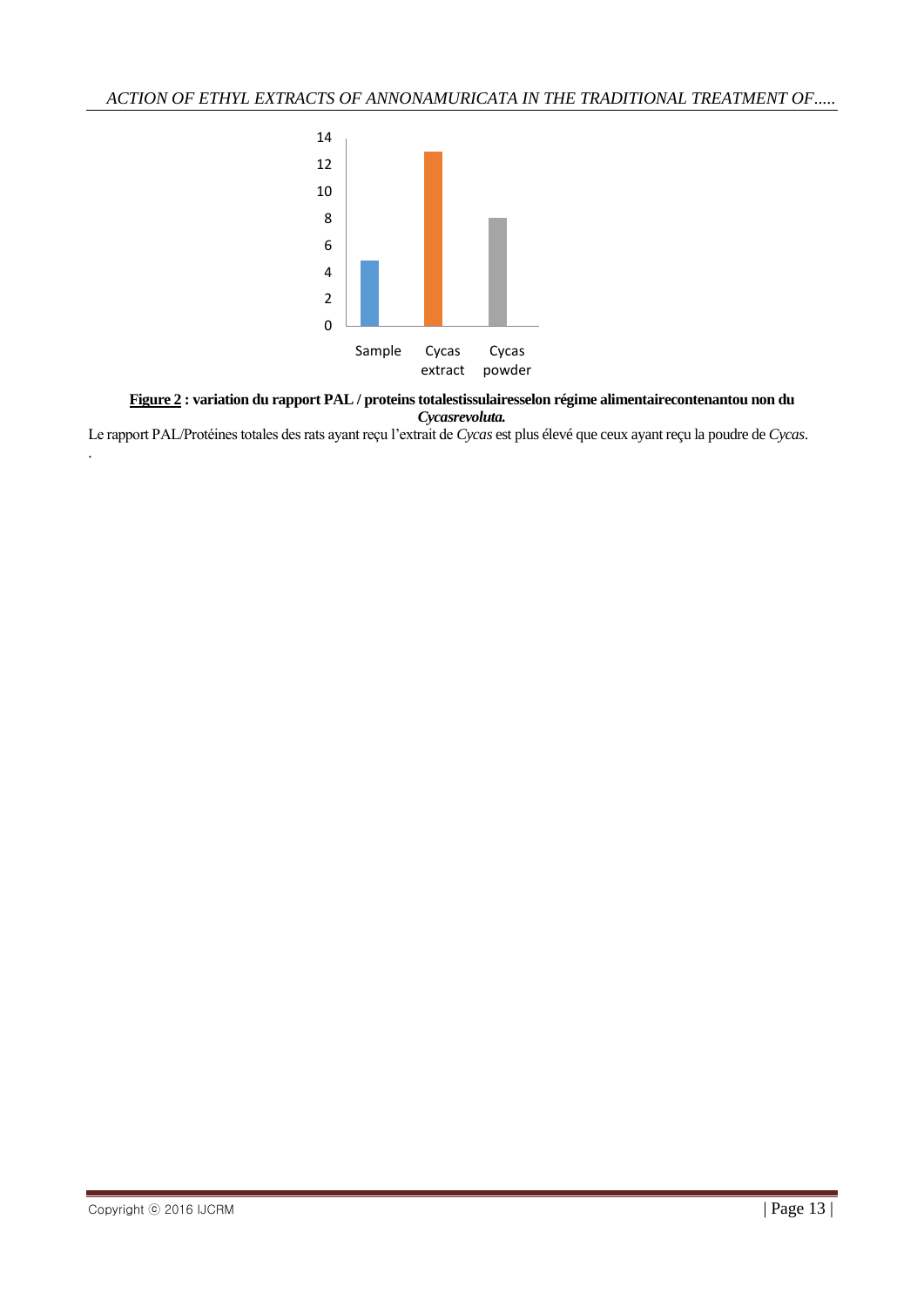

## **Pharmacological effect of extracts from the leaves of Annonamuricata**

**Figure 3: Changes in total protein and PAL parameters as a function of the diet containing or not containing Cycasrevoluta and the administration of the ethyl extracts of the leaves of Annonamuricata**.

Compared with the rats of the first experiment, it is observed that after the administration of the extracts of the leaves of Annonamuricata a considerable decrease in the PAL act ivity.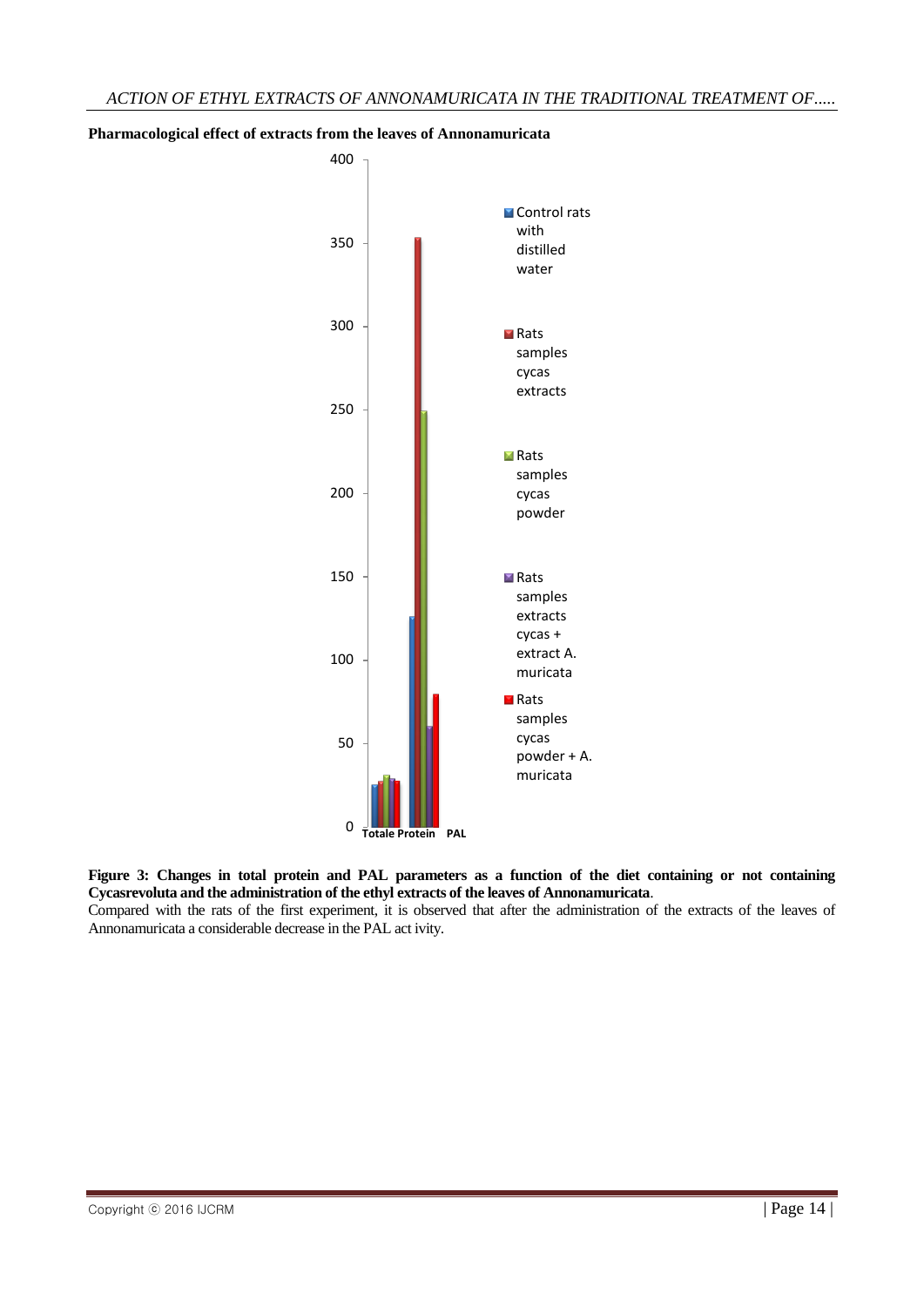

#### **Figure 4: Variation of total PAL / tissue protein ratio according to the diet containing or not containing Cycasrevoluta and the administration of the ethyl extracts of the leaves of Annonamuricata**.

The PAL / Total Protein ratio of rats given cycas extract and Annonamuricata extract decreased, as well as those receivingCycas powder and Annonamuricata extract.



#### **Figure 5: Comparison of total PAL / protein ratio between control lot and lot treated with Annonamuricata** A fall in the total PAL / protein ratio was observed in rats treated with Annonamuricata.

#### **DISCUSSION**

According to the WHO in 2006, cancer is a term used to refer to autonomic and anarchic malignant proliferation of cells. They are a major cause of morbidity and mortality in the world.

In Africa, 600,000 cases of cancer are reported each year and 500,000 people die, according to WHO . This may be due to the high cost of conventional treatment methods such as chemotherapy, radiotherapy, and surgery (Kintzios E, 2006.). To remedy this, they therefore resort to traditional medicine based on the use of medicinal plants. In an extended study the anticancer properties of 187 plants were evaluated Biba V,. 2014.) includingAnnonamuricata.

Biba V, 2014.) states that Annonamuricata is a powerful anti-cancer of the family Annonaceae. It is in this perspective that we used the leaves of Annonamuricata

At the end of our study, we carried out an ethyl extraction using the powder of the leaves of Annonamuricata and 90 ° ethanol. We obtained a yield of 10.5%, which we judge of means compared to the yield obtained by EkaPrasati et al. In 2012 (EkaP,2012) which is 14.86%. This difference could be explained by the difference in degree of ethanol used, which is 70 ° in their case.

We also carried out an ethyl extraction of the leaves of Cycasrevoluta. We had an average return of 10.2%. Cycasrevoluta would contain Cycasin (methyl azoxymethanol) which is known to induce cancer.

Since researchers have become aware of the effective carcinogenic properties of methyl azoxymethanol, these agents have been used to create reliable cancer animal models. This is why we used the powders and extracts from the leaves of Cycasrevoluta.

We therefore first checked the carcinogenicity of the powder and the extract of the leaves of Cycasrevoluta on the proliferation of cells of the cervix. For this, the rats received a diet containing either the Cycas extract or the Cycas powder and the total protein and PAL parameters were assayed. It should be noted that the PAL parameter was chosen because being a cellular enzyme found at different levels of the cell reflects the condition of the tissue and the increase in its sign activity, tissue suffering.

There was a slight increase in total proteins and a significant increase in PAL activity. These results are consistent with those